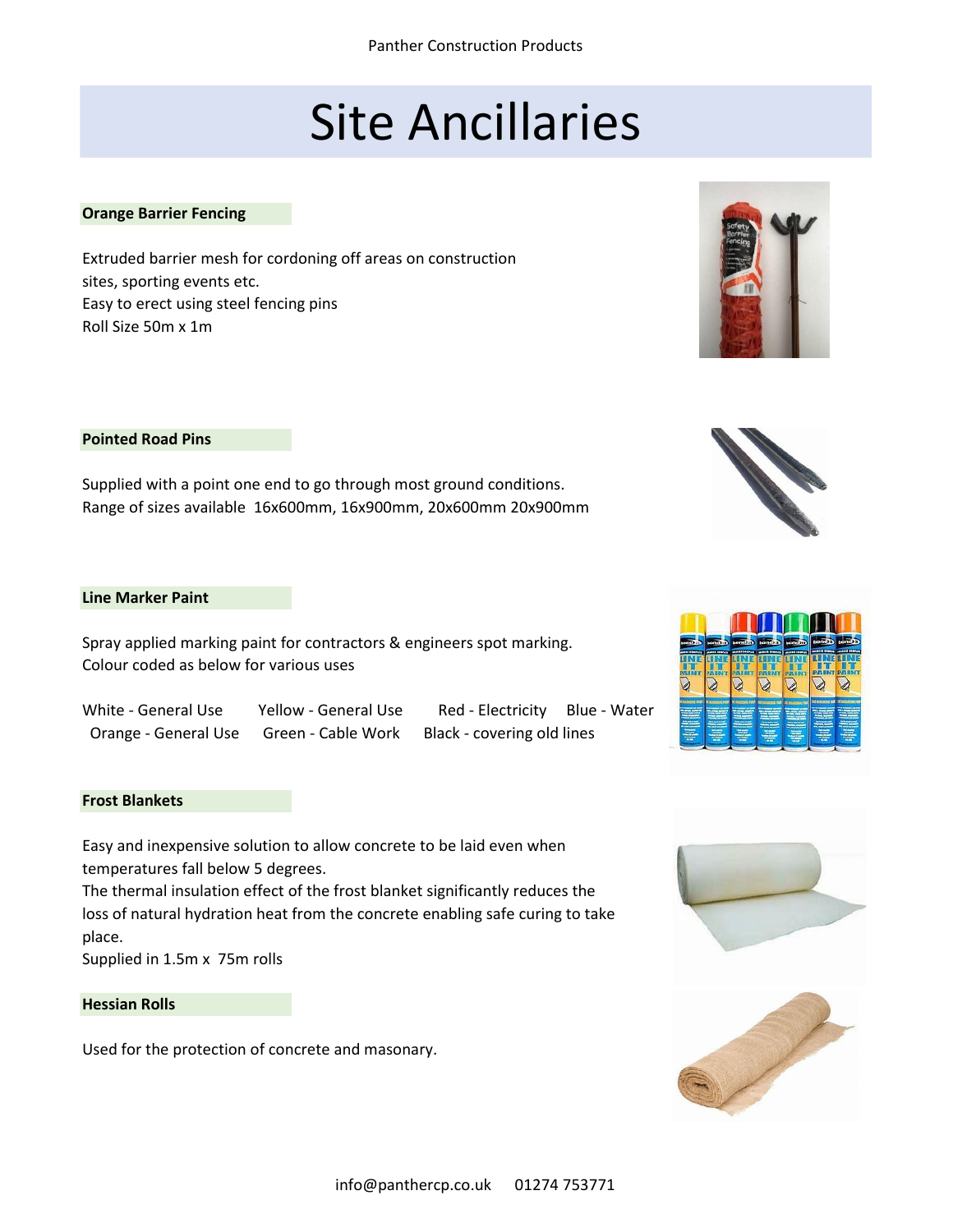## Panther Construction Products

## **Fluted Protection Sheets**

Offer a medium protection system to prevent damage to surfaces / membranes. Supplied in 2400 x 1200mm sheets Standard 2mm thick although thicker options are available.

Standard Black Recycled sheets or Translucent Flame Retardant

#### **Pallet Wrap**

High Resistance to tearing, ideal for wrapping and protecting goods on site. Supplied with extended core for ease of use

## **Tarpaulins**

Laminated wtaerproof tarpaulins for covering up on site. Provided with holes at 1m intervals for tying Supplied in 2x3m, 3x4m, 4x5m and 4x10m

#### **Concrete Dissolver**

Belle clean concrete dissolver used to clean concrete of machinery and equipment.

#### **Spray Adhesive**

500ml spray cans of adhesive. Suitable for range of fixing applications

#### **Gripbond Adhesive**

Solvent free instant grab adhesive. Ideal for holding joint fillers in place whilst pouring concrete.

#### **PVA Adhesive**

5ltr all purpose primer, sealer and bonding agent.













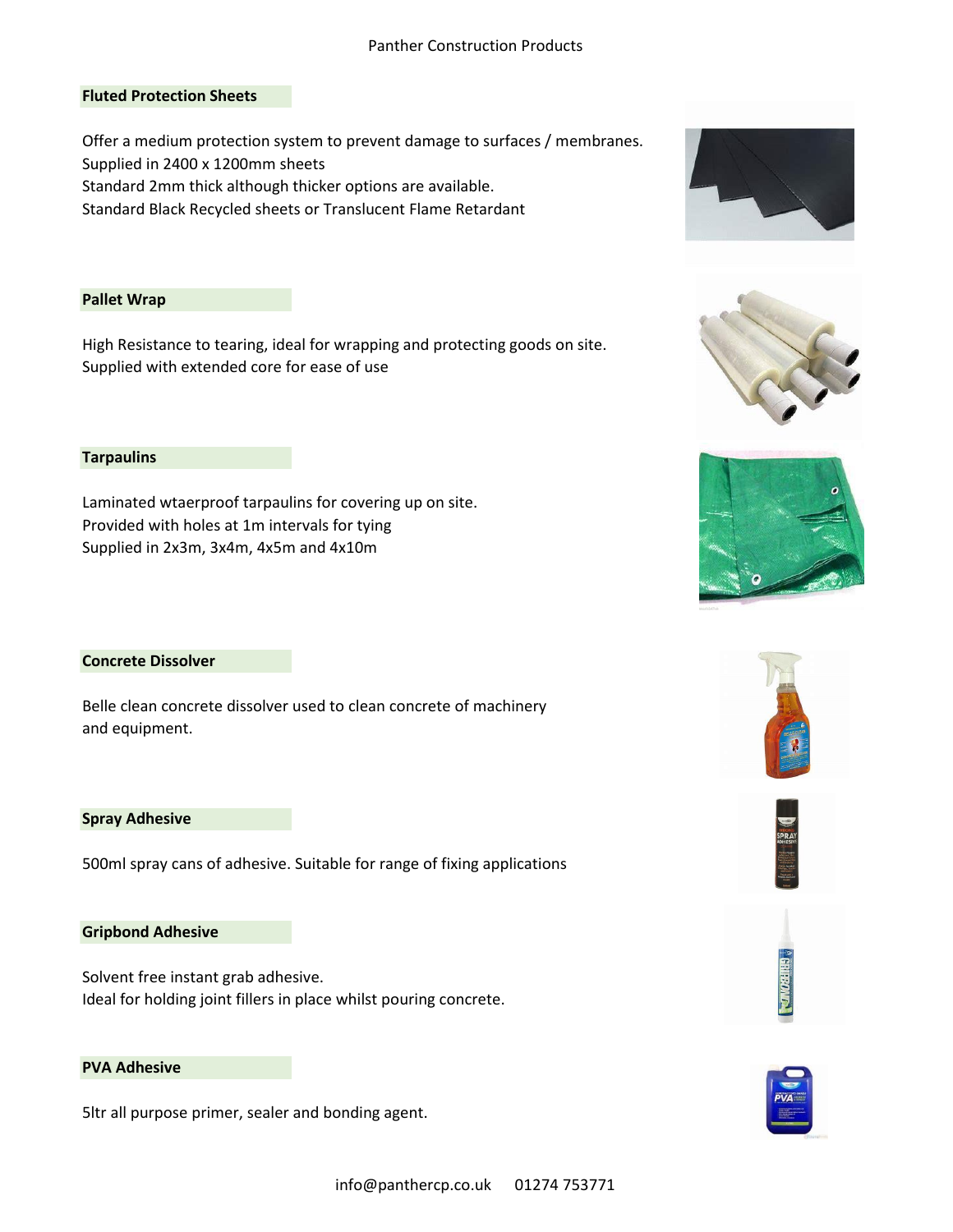## Panther Construction Products

## **Guns and Tools**

**Sealant (Skeleton) Gun** 400ml capacity for the application of sealants and adhesives

**Bulk Gun (600ml Foils)** Appplicator gun for use with sausage silicone packs

**Foam Applicator Gun** PU foam gun for precise application of gun grade foams Heavy duty version available

**Resin Applicator Gun** Heavy duty gun with quick release trigger for instant pressure release. For use with polyester resin fixing systems

**Blow Out Pump** For removal of dust prior to use of injection resins

**Mixing Paddle** Range of paddles available for mixing grouts / sealants

**Gorilla Buckets** 42 Litre tub - ideal for mixing grouts etc

**Plastic Builders Bucket** General purpose plastic bucket with pouring lip

**Roller & Tray Set** 230mm roller complete with hardwearing plastic tray

**Radiator Roller & Tray Set** 100mm mini roller and plastic tray for small / awkward areas

**Brushes** Range of paint & tar brushes available from stock